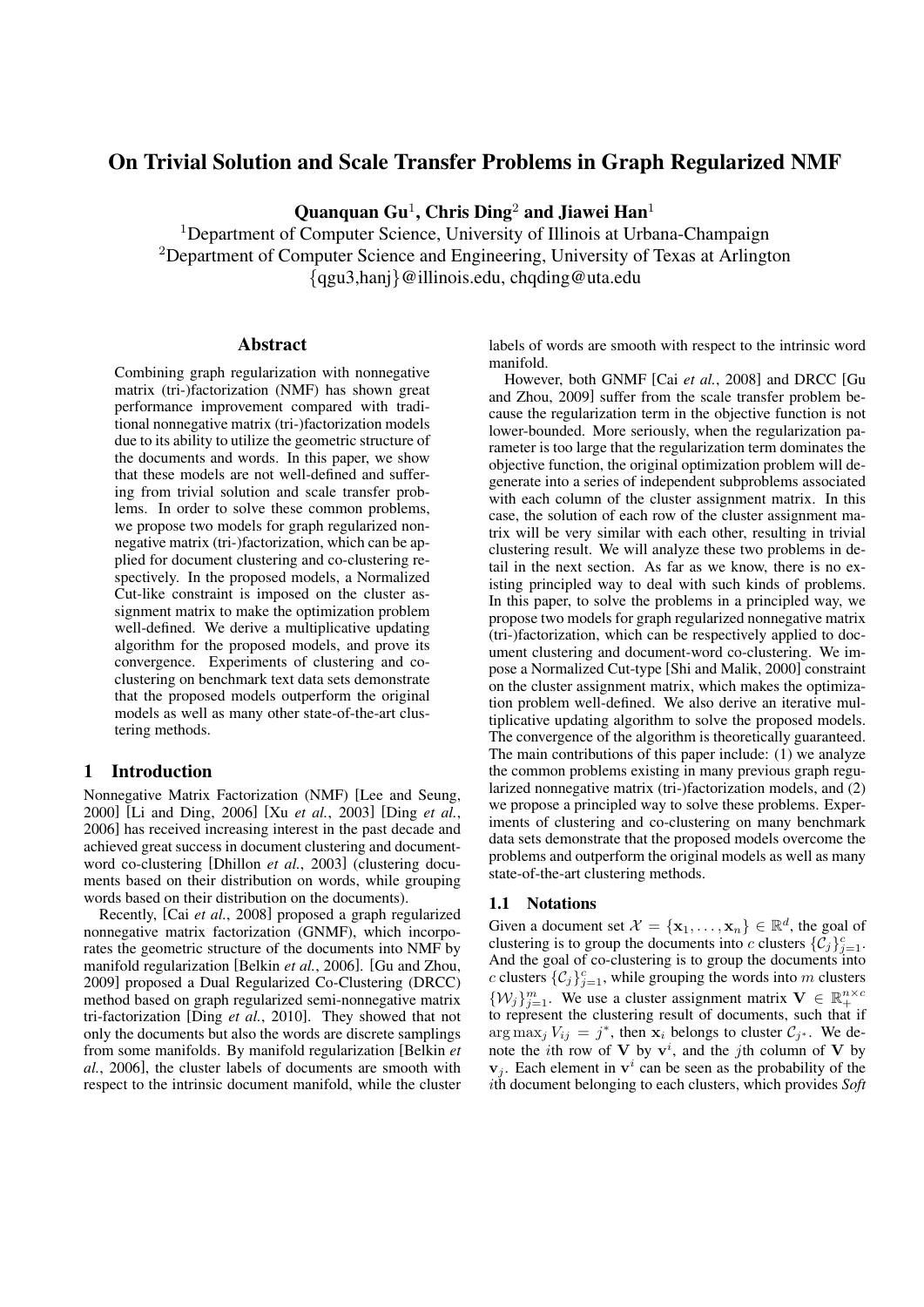*Clustering*. In the co-clustering scenario, we introduce another clustering assignment matrix  $\mathbf{U} \in \mathbb{R}_+^{d \times m}$  to represent the clustering result of words analogously.

# 2 Related Work

In this section, we will review several methods related to ours, and analyze the potential problems that previous works suffer from.

[Cai *et al.*, 2008] proposed a graph regularized NMF (GNMF), which adds an additional graph regularizer on NMF, imposing *Manifold Assumption* on the data points. That is, if two documents  $x_i$  and  $x_j$  are close to each other, then their cluster labels  $v^i$  and  $v^j$  should be close as well. This is formulated as follows,

$$
\frac{1}{2} \sum_{i,j} ||\mathbf{v}^i - \mathbf{v}^j||^2 (W_V)_{ij} = \text{tr}(\mathbf{V}^T \mathbf{L}_V \mathbf{V}),\tag{1}
$$

where  $\mathbf{L}_V = \mathbf{D}_V - \mathbf{W}_V$  is the graph Laplacian on the document graph,  $W_V$  is the adjacency matrix defined on the document graph,  $D_V$  is a diagonal degree matrix of the document graph with  $(D_V)_{ii} = \sum_{j=1}^{n} (W_V)_{ij}$ . For example, we can define the adjacency matrix  $W_V$  as

$$
(W_V)_{ij} = \begin{cases} 1, & \text{if } \mathbf{x}_j \in \mathcal{N}(\mathbf{x}_i) \text{ or } \mathbf{x}_i \in \mathcal{N}(\mathbf{x}_j) \\ 0, & \text{otherwise.} \end{cases}
$$
 (2)

where  $\mathcal{N}(\mathbf{x}_i)$  denotes the *k*-nearest neighbor of  $\mathbf{x}_i$ . And GNMF minimizes the following objective,

$$
J = ||\mathbf{X} - \mathbf{U}\mathbf{V}^T||_F^2 + \mu \text{tr}(\mathbf{V}^T \mathbf{L}_V \mathbf{V}),
$$
  
s.t.  $\mathbf{U} \ge 0, \mathbf{V} \ge 0,$  (3)

where  $\mu > 0$  is a regularization parameter. Due to the graph regularization term  $tr(V^T L_V V)$ , GNMF can take into account the geometric information of the data.

[Gu and Zhou, 2009] proposed a dual regularized coclustering (DRCC) method based on graph regularized (semi- )nonnegative matrix factorization [Ding *et al.*, 2010], which imposes graph regularization on both the word and document cluster assignment matrices, i.e.,

$$
J_1 = ||\mathbf{X} - \mathbf{U}\mathbf{S}\mathbf{V}^T||_F^2 + \lambda \text{tr}(\mathbf{U}^T \mathbf{L}_U \mathbf{U}) + \mu \text{tr}(\mathbf{V}^T \mathbf{L}_V \mathbf{V})
$$
  
s.t.  $\mathbf{U} \ge 0, \mathbf{S} \ge 0, \mathbf{V} \ge 0,$  (4)

where **S** reflects the association between words and documents,  $\mathbf{L}_U = \mathbf{D}_U - \mathbf{W}_U$  is the graph Laplacian on the word graph,  $W_U$  is the adjacency matrix of the word graph which can be defined similarly as in Eq. (2),  $D_U$  is the diagonal degree matrix associated with the word graph, with  $(D_U)_{ii} = \sum_{j=1}^d (W_U)_{ij}$ , the definition of  $\mathbf{L}_V$  is the same as above,  $\lambda, \mu > 0$  are regularization parameters. Hereafter, we refer to the model in Eq. (4) as GNMTF for consistency with GNMF. GNMTF not only considers the geometric structure of the documents as in GNMF, but also takes into account the geometric information of the words.

#### 2.1 Trivial Solution Problem

In this subsection, we show that GNMF [Cai *et al.*, 2008] suffers from trivial solution. When  $\mu$  approaches  $\infty$ , the second

| 0.19 | 0.39 | 0.81 |      | 2.80 |      | 2.40 |      |      | 3.00 | 2.62 |  |
|------|------|------|------|------|------|------|------|------|------|------|--|
| 0.55 | 0.41 |      | 0.90 |      | 2.22 |      | 2.39 |      | 2.34 | 2.53 |  |
| 0.48 | 0.96 |      | 0.48 |      | 2.15 | 2.56 |      |      | 2.34 | 2.26 |  |
| 1.51 | 1.86 |      | 1.89 |      | 0.60 |      | 0.14 |      | 0.52 | 0.35 |  |
| 1.55 | 1.89 | 1.64 | 0.70 |      |      | 0.25 |      | 0.60 |      | 0.87 |  |
|      |      |      |      | (a)  |      |      |      |      |      |      |  |
| 0.06 | 0.94 |      |      | 0.62 | 0.38 |      |      |      | 0.73 | 0.27 |  |
| 0.07 | 0.93 |      |      | 0.62 | 0.38 |      |      |      | 0.73 | 0.27 |  |
| 0.14 | 0.86 |      |      | 0.62 | 0.38 |      |      |      | 0.73 | 0.27 |  |
| 0.86 | 0.14 |      |      | 0.66 | 0.34 |      |      |      | 0.73 | 0.27 |  |
| 0.93 | 0.07 |      |      | 0.66 | 0.34 |      |      |      | 0.73 | 0.27 |  |
| 0.87 | 0.13 |      |      | 0.66 | 0.34 |      |      |      | 0.73 | 0.27 |  |
| 0.87 | 0.13 |      |      | 0.66 | 0.34 |      |      |      | 0.73 | 0.27 |  |
| (b)  |      |      | (c)  |      |      |      |      |      | (d)  |      |  |

Figure 1: (a) is a word-document matrix. The first 3 columns is one cluster, the last 4 columns is another cluster; (b) is **V** learned by GNMF with  $\mu = 1$ ; (c) is V learned by GNMF with  $\mu = 10^4$ ; (d) is V learned by GNMF with  $\mu = 10^6$ . Note that we normalize each row of **V** by  $\ell_1$  norm for better viewing.

term dominates the objective function, Eq. (3) boils down to

$$
J' = \text{tr}(\mathbf{V}^T \mathbf{L}_V \mathbf{V}) = \sum_{k=1}^{c} \mathbf{v}_k^T \mathbf{L}_V \mathbf{v}_k,
$$
  
s.t.  $\mathbf{V} \ge 0,$  (5)

where  $v_k$  denotes the *k*-th column of **V**. Eq. (5) can be decomposed into *c* independent optimization subproblems as follows

$$
J'' = \mathbf{v}_k^T \mathbf{L}_V \mathbf{v}_k, \text{s.t.} \quad \mathbf{v}_k \ge 0,
$$
\n(6)

where  $k = 1, \ldots, c$ . Thus each optimization gets the same solution up to a scale, i.e.,  $\mathbf{v}_1 \propto \ldots \propto \mathbf{v}_c$ . This means all elements in each row of **V** are identical up to a scale. Hence the cluster assignment by  $V$  tends to assign all the documents to one class, because the cluster assignment is determined by the largest entry in each row. In reality, due to the existence of the first NMF term in Eq. (3), these elements are not precisely identical up to a scale, but rather slightly fluctuate. Figure 1 shows an illustrative toy example. It can be seen that when  $\mu = 1$ , the clustering results is correct. However, when  $\mu = 10^4$ , the clustering results assign all the documents to cluster 1. Since there is a fluctuation caused by the first NMF term, the scale between column 1 and column 2 of **V** is not uniformly the same across the rows of **V**. And when  $\mu = 10^6$ , the problem gets worse. The scale to which column 1 equals to column 2 is uniformly  $\frac{0.73}{0.27}$ .

The same problem exists in GNMTF [Gu and Zhou, 2009]. This motivates us to propose the new formulation presented in this paper.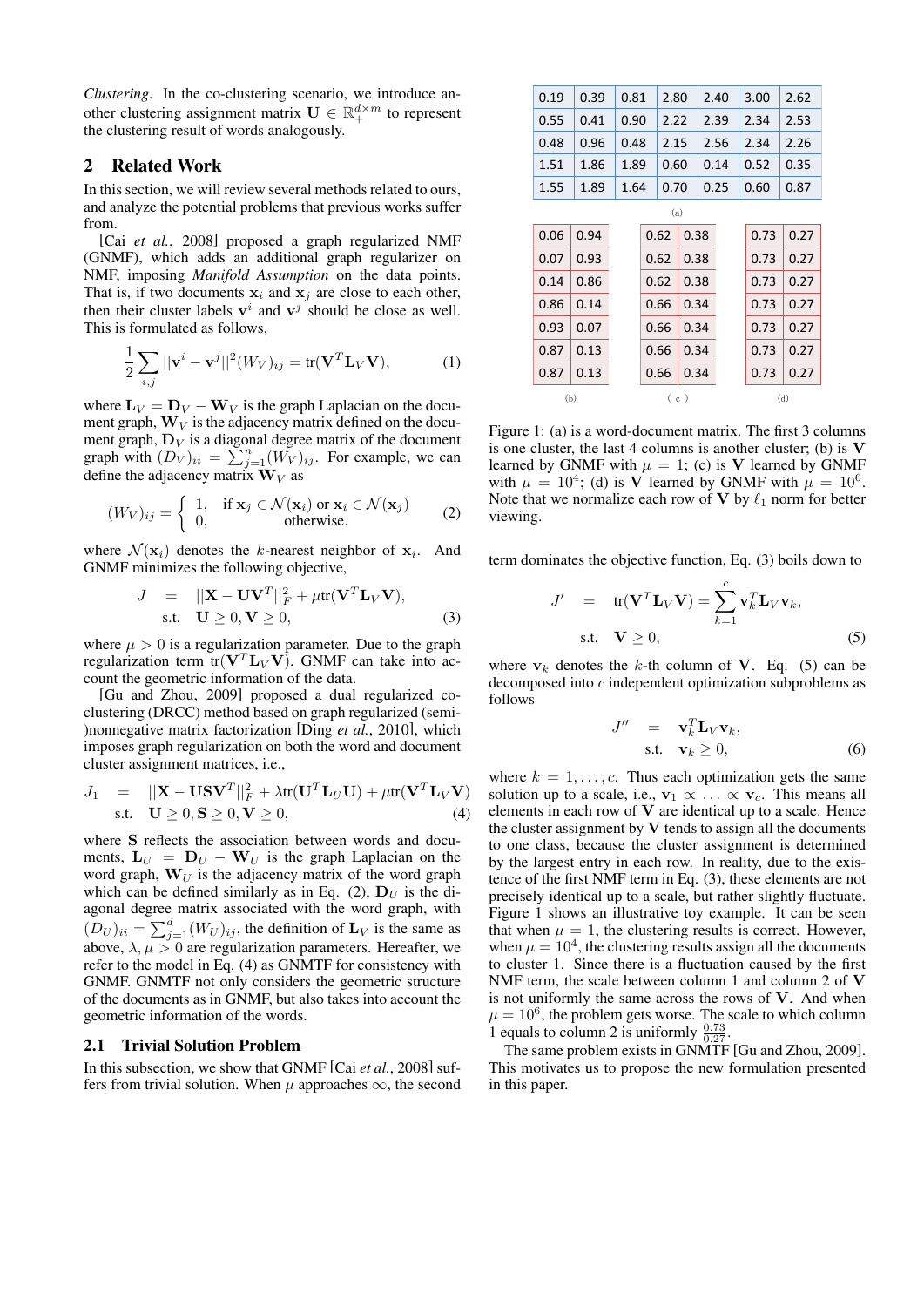# 2.2 Scale Transfer Problem

Another problem that GNMF suffers from is scale transfer problem in the optimization. Suppose  $\{U^*, V^*\}$  is the optimal solution for Eq. (3) with optimal objective function value, i.e.,  $J(\mathbf{U}^*, \mathbf{V}^*)$ . For any real scalar  $\alpha > 1$ , the scale transferred solution  $\{\alpha \mathbf{U}^*, \frac{\mathbf{V}^*}{\alpha}\}\$ , will lead to a "smaller" objective function value,

$$
J(\alpha \mathbf{U}^*, \frac{\mathbf{V}^*}{\alpha}) < J(\mathbf{U}^*, \mathbf{V}^*). \tag{7}
$$

Thus, the ultimate solution is  $U^* = \infty$ ,  $V^* = 0$  while **U***∗***V***∗<sup>T</sup>* remains a fixed value.

The same problem exists in GNMTF [Gu and Zhou, 2009]. To resolve this problem, [Gu and Zhou, 2009] proposed to use  $\ell_2$  normalization on columns of **U** and **V** in each iteration during the optimization, and compensate the norms of **U** and **V** to **S**. However, this is not a principled way to solve the problem. We will see that this problem can be resolved in the new formulation proposed in this paper.

# 3 The Proposed Models

In this section, we present two Nonnegative Matrix (Tri- )Factorization models with Graph Regularization, followed by its optimization algorithm. We also prove the convergence of the optimization algorithm.

#### 3.1 Formulation

The key idea to resolve the problem is adding a Normalized Cut [Shi and Malik, 2000] type constraint on **V**, which leads to the following minimization problem

$$
J_2 = ||\mathbf{X} - \mathbf{U}\mathbf{V}^T||_F^2 - \mu \text{tr}(\mathbf{V}^T \mathbf{W}_V \mathbf{V}),
$$
  
s.t.  $\mathbf{U} \ge 0, \mathbf{V} \ge 0, \mathbf{V}^T \mathbf{D}_V \mathbf{V} = \mathbf{I},$  (8)

where **I** is the identity matrix with proper size,  $W_V$  is exactly the adjacency matrix defined on the document graph,  $\mu$  is a positive regularization parameter balancing the reconstruction error in the first NMF term and the label smoothness in the second term. Note that we omit the term  $\mu$ **V**<sup>*T*</sup>**D**<sub>*V*</sub>**V** as it is a constant, i.e.,  $\mu$ **I**. Hence the regularization term turns out to be  $-\mu$ tr( $V^T W_V V$ ). We can see that the difference between Eq. (8) and Eq. (3) is the additional constraint  $V^T D V = I$ . The difference is seemingly small, but plays an essential role. With this additional constraint, the optimization problem in Eq. (8) is well-defined and no longer suffers from either scale transfer problem or trivial solution. For example, let  $\mu$  approach  $\infty$ , then the second term dominates the objective function, and Eq. (8) boils down to maximize

$$
J'_{2} = tr(\mathbf{V}^{T} \mathbf{W}_{V} \mathbf{V}),
$$
  
s.t.  $\mathbf{V} \geq 0, \mathbf{V}^{T} \mathbf{D}_{V} \mathbf{V} = \mathbf{I},$  (9)

which can be seen as nonnegative relaxed Normalized Cut.

Similar with the strategy adopted in Eq. (8), we add two additional constraints on **U** and **V** to Eq. (4), resulting in the following minimization problem,

$$
J_3 = ||\mathbf{X} - \mathbf{U}\mathbf{S}\mathbf{V}^T||_F^2 - \lambda \mathbf{tr}(\mathbf{U}^T \mathbf{W}_U \mathbf{U}) - \mu \mathbf{tr}(\mathbf{V}^T \mathbf{W}_V \mathbf{V})
$$
  
s.t.  $\mathbf{U} \ge 0, \mathbf{S} \ge 0, \mathbf{V} \ge 0$   
 $\mathbf{U}^T \mathbf{D}_U \mathbf{U} = \mathbf{I}, \mathbf{V}^T \mathbf{D}_V \mathbf{V} = \mathbf{I},$  (10)

where  $\lambda, \mu > 0$  are regularization parameters balancing the reconstruction error of co-clustering in the first term, and the label smoothness of the words and documents in the second and third terms. The additional two constraints, i.e.,  $\mathbf{U}^T \mathbf{D}_U \mathbf{U} = \mathbf{I}$  and  $\mathbf{V}^T \mathbf{D}_V \mathbf{V} = \mathbf{I}$ , are essential to make the optimization in Eq. (10) well-defined and not prone to trivial solutions.

Since the optimization problem in Eq. (8) can be seen as a special case of that in Eq. (10) when absorbing **S** to **U** and setting  $\lambda = 0$ , in the sequel, we will develop the optimization algorithm to solve  $J_3$ , which is a more general problem. The derived optimization algorithm can be adapted to optimize *J*<sup>2</sup> very straightforwardly.

#### 3.2 Optimization Algorithm

Optimizing Eq. (10) with respect to **U** is equivalent to optimizing

$$
J'_{3} = ||\mathbf{X} - \mathbf{U}\mathbf{S}\mathbf{V}^{T}||_{F}^{2} - \lambda \text{tr}(\mathbf{U}^{T}\mathbf{W}_{U}\mathbf{U})
$$
  
s.t. 
$$
\mathbf{U} \geq 0, \mathbf{U}^{T}\mathbf{D}_{U}\mathbf{U} = \mathbf{I}. \qquad (11)
$$

Since  $U^T D_U U = I$ , we introduce the Lagrangian multiplier  $\Lambda \in \mathbb{R}^{m \times m}$ , thus the Lagrangian function is

$$
L(\mathbf{U}) = ||\mathbf{X} - \mathbf{U}\mathbf{S}\mathbf{V}^T||_F^2 - \lambda \text{tr}(\mathbf{U}^T \mathbf{W}_U \mathbf{U}) + \text{tr}(\mathbf{\Lambda}(\mathbf{U}^T \mathbf{D}_U \mathbf{U} - \mathbf{I})).
$$
 (12)

The gradient of  $L(U)$  with respect to U is

$$
\frac{\partial L(\mathbf{U})}{\partial \mathbf{U}} = -2\mathbf{X}\mathbf{V}\mathbf{S}^T + 2\mathbf{U}\mathbf{S}\mathbf{V}^T\mathbf{V}\mathbf{S}^T \n- 2\lambda \mathbf{W}_U \mathbf{U} + 2\mathbf{D}_U \mathbf{U}\mathbf{\Lambda}.
$$
\n(13)

Using the Karush-Kuhn-Tucker complementarity condition [Boyd and Vandenberghe, 2004]  $\left(\frac{\partial L(\mathbf{U})}{\partial \mathbf{U}}\right)_{ij}\mathbf{U}_{ij} = 0$ , we get

$$
(-\mathbf{X}\mathbf{V}\mathbf{S}^T + \mathbf{U}\mathbf{S}\mathbf{V}^T\mathbf{V}\mathbf{S}^T - \lambda\mathbf{W}_U\mathbf{U} + \mathbf{D}_U\mathbf{U}\mathbf{\Lambda})_{ij}\mathbf{U}_{ij} = 0.
$$
 (14)

Since  $\Lambda$  may take mixed signs, we introduce  $\Lambda = \Lambda^+$  –  $\Lambda^{-}$ , where  $\Lambda^{+}_{ij}$  =  $(|\Lambda_{ij}| + \Lambda_{ij})/2$  and  $\Lambda^{-}_{ij}$  =  $(|\Lambda_{ij}| \Lambda_{ij}$  )/2. Then we get the following updating formula

$$
\mathbf{U}_{ij} \leftarrow \mathbf{U}_{ij} \sqrt{\frac{[\mathbf{X}\mathbf{V}\mathbf{S}^T + \lambda \mathbf{W}_U \mathbf{U} + \mathbf{D}_U \mathbf{U}\mathbf{\Lambda}^-]_{ij}}{[\mathbf{U}\mathbf{S}\mathbf{V}^T \mathbf{V}\mathbf{S}^T + \mathbf{D}_U \mathbf{U}\mathbf{\Lambda}^+]_{ij}}}. \quad (15)
$$

It remains to determine the Lagrangian multiplier **Λ**. Following the similar trick used in [Ding *et al.*, 2006], we obtain

$$
\Lambda = \mathbf{U}^T \mathbf{X} \mathbf{V} \mathbf{S}^T - \mathbf{U}^T \mathbf{U} \mathbf{S} \mathbf{V}^T \mathbf{V} \mathbf{S}^T + \lambda \mathbf{U}^T \mathbf{W}_U \mathbf{U}. \quad (16)
$$

However, since  $U^T D_U U - I$  is symmetric, we have  $\text{tr}(\mathbf{\Lambda}(\mathbf{U}^T \mathbf{D}_U \mathbf{U} \; - \; \mathbf{I})) \quad = \quad \text{tr}((\mathbf{U}^T \mathbf{D}_U \mathbf{U} \; - \; \mathbf{I})\mathbf{\Lambda}^T) \quad =$  $tr(\mathbf{\Lambda}^T(\mathbf{U}^T \mathbf{D}_U \mathbf{U} - \mathbf{I}))$ . Therefore only the symmetric part of **Λ** contributes to *L*(**U**), i.e., **Λ** should also be symmetric. Hence we use  $\Lambda' = \frac{\Lambda + \Lambda^T}{2}$  instead of  $\Lambda$ .

Similarly, we can obtain the updating formula for **V** as

$$
\mathbf{V}_{ij} \leftarrow \mathbf{V}_{ij} \sqrt{\frac{\left[\mathbf{X}^T \mathbf{U} \mathbf{S} + \mu \mathbf{W}_V \mathbf{V} + \mathbf{D}_V \mathbf{V} \mathbf{E}'^-\right]_{ij}}{\left[\mathbf{V} \mathbf{S}^T \mathbf{U}^T \mathbf{U} \mathbf{S} + \mathbf{D}_V \mathbf{V} \mathbf{E}'^+\right]_{ij}}},\quad(17)
$$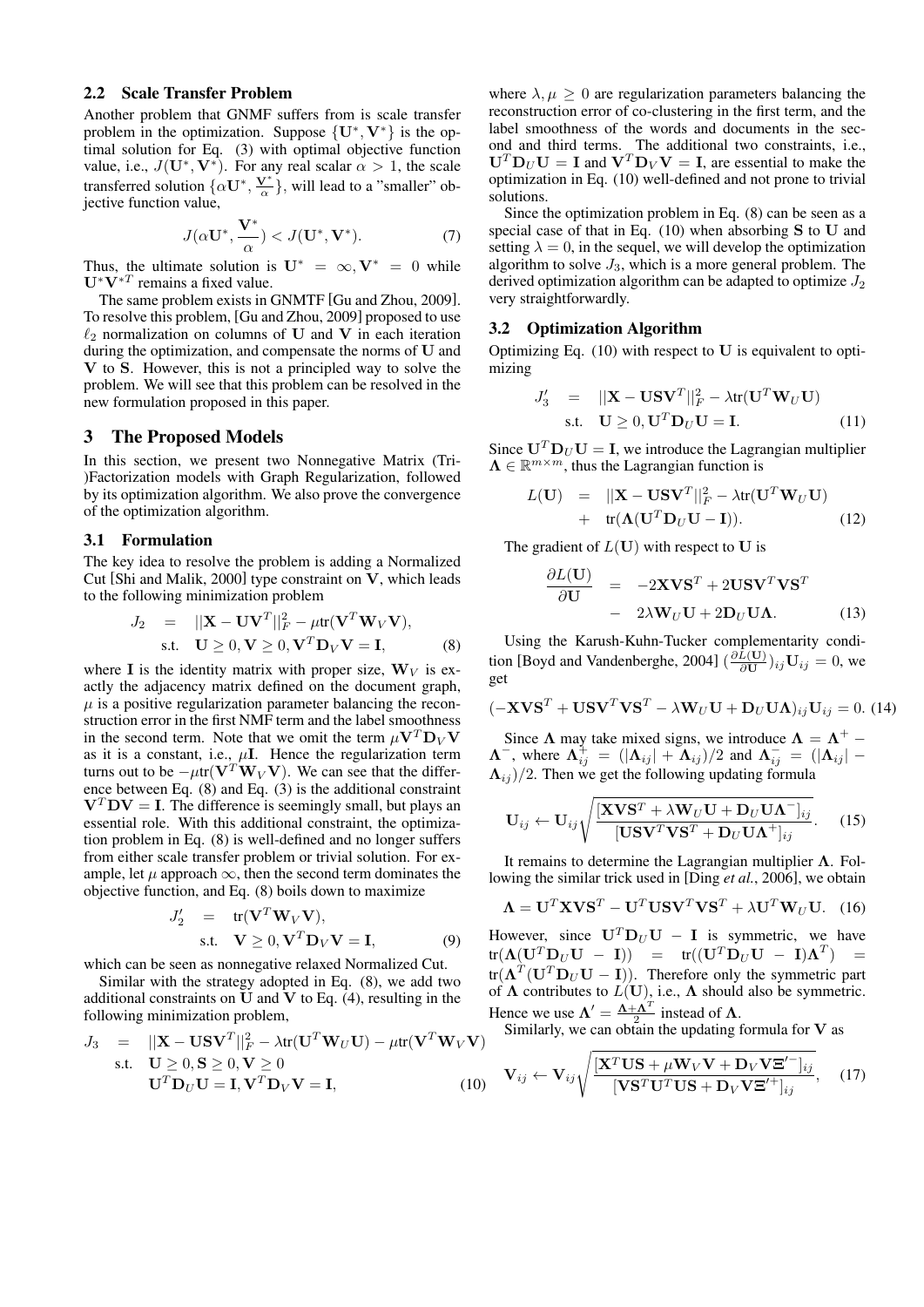where 
$$
\Xi' = \frac{\Xi + \Xi^T}{2}
$$
 and  
\n $\Xi = \mathbf{V}^T \mathbf{X}^T \mathbf{U} \mathbf{S} - \mathbf{V}^T \mathbf{V} \mathbf{S}^T \mathbf{U}^T \mathbf{U} \mathbf{S} + \mu \mathbf{V}^T \mathbf{W}_V \mathbf{V}.$  (18)

And the updating formula for **S** is

$$
\mathbf{S}_{ij} \leftarrow \mathbf{S}_{ij} \sqrt{\frac{[\mathbf{U}^T \mathbf{X} \mathbf{V}]_{ij}}{[\mathbf{U}^T \mathbf{U} \mathbf{S} \mathbf{V}^T \mathbf{V}]_{ij}}}.
$$
(19)

The iteration in Eq.(15), (17) and (19) terminates until convergence.

#### 3.3 Convergence Analysis

In this section, we prove the convergence of the updating formulas in Eq. (15), Eq. (17) and Eq.(19), using the auxiliary function approach [Lee and Seung, 2000].

**Definition 3.1.** [Lee and Seung, 2000]  $Z(h, h')$  is an auxil*iary function for F*(*h*) *if the conditions*

$$
Z(h, h') \ge F(h), Z(h, h) = F(h),
$$

*are satisfied.*

Lemma 3.2. *[Lee and Seung, 2000] If Z is an auxiliary function for F, then F is non-increasing under the update*

$$
h^{(t+1)} = \arg\min_{h} Z(h, h^{(t)}).
$$

Theorem 3.3. *Let*

$$
J_3(\mathbf{U}) = tr(-2\mathbf{U}^T \mathbf{X} \mathbf{V} \mathbf{S}^T + \mathbf{U} \mathbf{S} \mathbf{V}^T \mathbf{V} \mathbf{S}^T \mathbf{U}^T - \lambda \mathbf{U}^T \mathbf{W}_U \mathbf{U} + \mathbf{\Lambda} \mathbf{U}^T \mathbf{D}_U \mathbf{U}),
$$
 (20)

*by ignoring the term*  $-tr(\Lambda)$ *. Then the following function*  $Z(\mathbf{U},\mathbf{U}')$ 

$$
= -2 \sum_{ij} (\mathbf{X} \mathbf{V} \mathbf{S}^T)_{ij} \mathbf{U}'_{ij} (1 + \log \frac{\mathbf{U}_{ij}}{\mathbf{U}'_{ij}})
$$
  
+ 
$$
\sum_{ij} \frac{(\mathbf{U}' \mathbf{S} \mathbf{V}^T \mathbf{V} \mathbf{S}^T)_{ij} \mathbf{U}_{ij}^2}{\mathbf{U}'_{ij}} + \sum_{ij} \frac{(\mathbf{D}_U \mathbf{U}' \mathbf{\Lambda}^+)_{ij} \mathbf{U}_{ij}^2}{\mathbf{U}'_{ij}}
$$
  
- 
$$
\lambda \sum_{ijk} (\mathbf{W}_U)_{jk} \mathbf{U}'_{ji} \mathbf{U}'_{ki} (1 + \log \frac{\mathbf{U}_{ji} \mathbf{U}_{ki}}{\mathbf{U}'_{ji} \mathbf{U}'_{ki}})
$$
  
- 
$$
\sum_{ijkl} (\mathbf{\Lambda}^-)_{kj} (\mathbf{D}_U)_{jl} \mathbf{U}'_{ji} \mathbf{U}'_{lk} (1 + \log \frac{\mathbf{U}_{ji} \mathbf{U}_{lk}}{\mathbf{U}'_{ji} \mathbf{U}'_{lk}})
$$

*is an auxiliary function for*  $J_3(\mathbf{U})$ *. Furthermore, it is a convex function in* **U** *and its global minimum is*

$$
\mathbf{U}_{ij} = \mathbf{U}_{ij}' \sqrt{\frac{[\mathbf{X}\mathbf{V}\mathbf{S}^T + \lambda \mathbf{W}_U \mathbf{U}' + \mathbf{D}_U \mathbf{U}' \mathbf{\Lambda}^-]_{ij}}{[\mathbf{U}'\mathbf{S}\mathbf{V}^T \mathbf{V}\mathbf{S}^T + \mathbf{D}_U \mathbf{U}' \mathbf{\Lambda}^+]_{ij}}}. \quad (21)
$$

*Proof.* For the space limit, we omit it. It will be presented in the longer version of this paper.  $\Box$ 

Theorem 3.4. *Updating* **U** *using Eq. (15) will monotonically decrease the value of the objective in Eq. (10), hence it converges.*

*Proof.* By Lemma 3.2 and Theorem 3.3, we can get that  $J_3(\dot{\mathbf{U}}^0) \; = \; Z(\mathbf{U}^0, \mathbf{U}^0) \; \geq \; Z(\mathbf{U}^1, \mathbf{U}^0) \; \geq \; J_3(\mathbf{U}^1) \; \geq \; \ldots .$ Thus  $J_3(\mathbf{U})$  is monotonically decreasing. Since  $J_3(\mathbf{U})$  is obviously bounded below, the theorem is proved.  $\Box$ 

The convergence of the updating formulas of **V** and **S** can be proved similarly. For the space limit, we omit it.

# 4 Experiments

In this section, We compare our methods with K-means [Bishop, 2006], Normalized Cut (NCut) [Shi and Malik, 2000], NMF [Lee and Seung, 2000], ONMTF [Ding *et al.*, 2006], GNMF [Cai *et al.*, 2008] and GNMTF [Gu and Zhou, 2009]. For GNMF and GNMTF, we test the un-normalized version, and the version doing *ℓ*<sup>2</sup> normalization on columns of **V** (and **U**) in each iteration, which are referred to as GNMF C2 and GNMTF C2. We refer to the proposed model in Eq. (8) as IGNMF and the model in Eq. (10) as IGNMTF.

#### 4.1 Evaluation Metrics

To evaluate the clustering results, we adopt the performance measures used in [Xu *et al.*, 2003]. These performance measures are the standard measures widely used for clustering.

Clustering Accuracy is defined as follows:

$$
Acc = \frac{\sum_{i=1}^{n} \delta(map(r_i), l_i)}{n}, \qquad (22)
$$

where  $r_i$  denotes the cluster label of  $x_i$ , and  $l_i$  denotes the true class label, *n* is the total number of documents,  $\delta(x, y)$ is the delta function that equals one if  $x = y$  and equals zero otherwise, and  $map(r_i)$  is the permutation mapping function that maps each cluster label  $r_i$  to the equivalent label from the data set.

Normalized Mutual Information is used for determining the quality of clusters. Given a clustering result, the NMI is estimated by

$$
NMI = \frac{\sum_{i=1}^{c} \sum_{j=1}^{c} n_{i,j} \log \frac{n_{i,j}}{n_i \hat{n}_j}}{\sqrt{(\sum_{i=1}^{c} n_i \log \frac{n_i}{n})(\sum_{j=1}^{c} \hat{n}_j \log \frac{\hat{n}_j}{n})}},
$$
(23)

where  $n_i$  denotes the number of data contained in the cluster  $C_i(1 \leq i \leq c)$ ,  $\hat{n}_i$  is the number of data belonging to the  $\mathcal{L}_j$  ( $1 \leq j \leq c$ ), and  $n_{i,j}$  denotes the number of data that are in the intersection between the cluster  $C_i$  and the class  $\mathcal{L}_i$ . The larger the NMI is, the better the clustering result will be.

#### 4.2 Data Sets

In our experiment, we use four data sets which are widely used as benchmark data sets in clustering literature [Ding *et al.*, 2006] [Cai *et al.*, 2005].

CSTR consists of the abstracts of technical reports published in the Department of Computer Science at a university. The data set contained 476 abstracts, which were divided into four research areas: Natural Language Processing (NLP), Robotics/Vision, Systems and Theory.

News4 is selected from the famous 20-newsgroups data set<sup>1</sup>. The topic *rec* containing *autos, motorcycles, baseball* and *hockey* was selected from the version 20news-18828.

WebKB4 contains webpages gathered from university computer science departments. There are about 8280 documents and they are divided into 7 categories: student, faculty, staff, course, project, department and others, among which student, faculty, course and project are four largest entityrepresenting categories.

<sup>1</sup> http://people.csail.mit.edu/jrennie/20Newsgroups/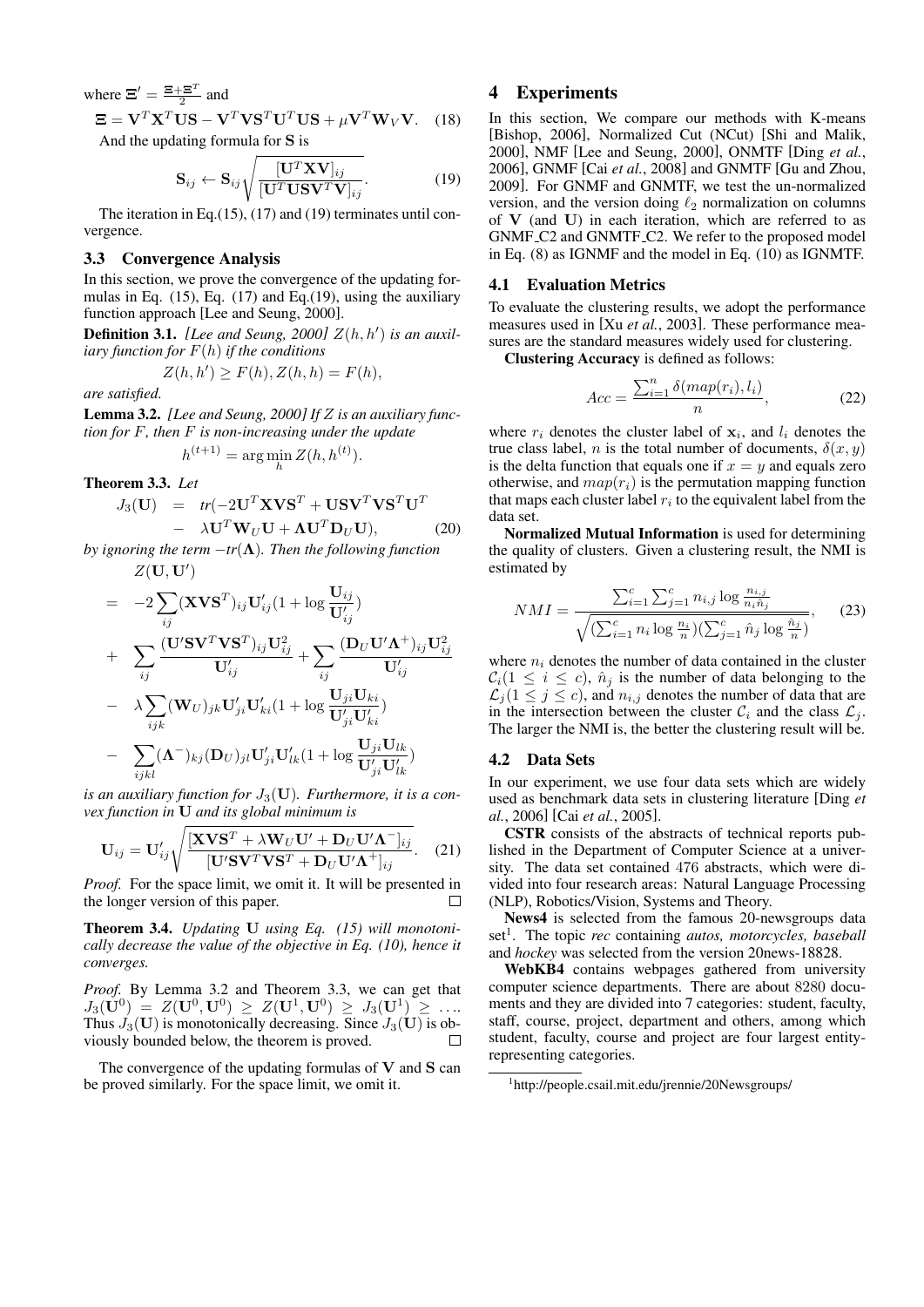TDT2 consists of articles collected during the first half of 1998 and taken from 6 sources, including 2 newswires, 2 radio programs and 2 television programs. In this experiment, those documents appearing in two or more categories were removed. We use 10 out of 96 semantic categories.

#### 4.3 Parameter Settings

In order to compare these algorithms fairly, we run these algorithms under different parameter settings, and select the best average result to compare with each other. We set the number of clusters equal to the true number of classes for all the data sets and clustering algorithms.

For NCut [Shi and Malik, 2000], the scale parameter of Gaussian kernel for constructing adjacency matrix is set by the grid *{*10*−*<sup>3</sup> *,* 10*−*<sup>2</sup> *,* 10*−*<sup>1</sup> *,* 1*,* 10*,* 10<sup>2</sup> *,* 10<sup>3</sup>*}*.

For ONMTF, the number of word clusters is set to be the same as the number of document clusters, i.e., the true number of classes, according to [Ding *et al.*, 2006].

For GNMF, GNMF<sub>-C2</sub> and IGNMF, the neighborhood size *k* in Eq. (2) is set to 10 according to the observation in [Cai *et al.*, 2008], and the regularization parameter is set by searching the grid *{*0*.*1*,* 1*,* 10*,* 50*,* 100*,* 500*,* 1000*}*.

For GNMTF, GNMTF<sub>-C2</sub> and IGNMTF, the number of word clusters is set the same as the number of document clusters, i.e., the true number of classes, as in ONMTF. According to the observation in [Gu and Zhou, 2009], the neighborhood size *k* of the document graph as well as the word graph is set to 10. We also set  $\lambda = \mu$  and tune it by the grid *{*0*.*1*,* 1*,* 10*,* 50*,* 100*,* 500*,* 1000*}*.

Under each parameter setting of each method mentioned above, we repeat clustering 20 times, and the average result is computed. We report the best average result for each method.

#### 4.4 Clustering Results

Table 1 shows the clustering accuracy of all the algorithms on all the data sets, while Table 2 shows the normalized mutual information.

| Data Sets      | <b>CSTR</b> | News4 | WebKB4 | TDT <sub>2</sub> |
|----------------|-------------|-------|--------|------------------|
| Kmeans         | 76.34       | 81.58 | 69.73  | 76.97            |
| <b>NCut</b>    | 65.97       | 60.56 | 67.16  | 65.97            |
| <b>NMF</b>     | 70.97       | 85.22 | 69.55  | 85.28            |
| <b>GNMF</b>    | 73.11       | 85.02 | 72.89  | 87.04            |
| <b>GNMF C2</b> | 78.35       | 84.75 | 71.38  | 88.03            |
| <b>IGNMF</b>   | 85,29       | 87.93 | 75.19  | 91.71            |
| <b>ONMTF</b>   | 77.00       | 83.99 | 68.85  | 82.54            |
| <b>GNMTF</b>   | 75.81       | 73.34 | 70.83  | 87.04            |
| GNMTF_C2       | 81.76       | 88.53 | 71.37  | 84.04            |
| IGNMTF         | 85.90       | 90.94 | 73.81  | 92.28            |

Table 1: Clustering Accuracy (%)

We can see that GNMF<sub>-C2</sub> is better than GNMF on 2 out of 4 data sets. This implies that to some extent normalization can resolve the problems suffered by GNMF, and in turn improve the performance of GNMF. IGNMF outperforms GNMF and GNMF C2 consistently. This indicates the strength of the proposed model, which benefits from its welldefined optimization problem.

Table 2: Normalized Mutual Information (%)

| Data Sets            | <b>CSTR</b> | News4 | WebKB4 | TDT <sub>2</sub> |
|----------------------|-------------|-------|--------|------------------|
| Kmeans               | 65.31       | 71.29 | 46.65  | 86.09            |
| <b>NCut</b>          | 57.61       | 72.12 | 44.37  | 55.73            |
| <b>NMF</b>           | 67.80       | 71.98 | 43.73  | 88.69            |
| <b>GNMF</b>          | 67.49       | 71.07 | 46.86  | 89.09            |
| GNMF <sub>-C2</sub>  | 66.01       | 70.90 | 47.61  | 90.06            |
| <b>IGNMF</b>         | 69.76       | 72.68 | 48.46  | 92.19            |
| <b>ONMTF</b>         | 67.16       | 70.53 | 45.52  | 86.09            |
| <b>GNMTF</b>         | 62.94       | 58.10 | 45.64  | 90.45            |
| GNMTF <sub>-C2</sub> | 63.14       | 74.71 | 46.45  | 87.22            |
| <b>IGNMTF</b>        | 72.49       | 76.87 | 44.87  | 90.98            |

Similarly, GNMTF C2 outperforms GNMTF on 3 out of 4 data sets according to the clustering accuracy. This implies that the scale transfer problem is even more serious in GNMTF, since there are two regularizers, i.e.  $tr(\mathbf{U}^T \mathbf{L}_U \mathbf{U})$ and  $tr(\mathbf{V}^T \mathbf{L}_V \mathbf{V})$  in the objective function. Again, IGNMTF is superior to GNMTF and GNMTF C2, because the scale transfer problem is resolved in a principled way in IGNMTF.

GNMTF type methods are superior to GNMF type methods on 3 out of 4 data sets. Similar observation was observed in [Gu and Zhou, 2009]. This verifies the manifold assumption on the words again.

#### 4.5 Study on the Regularization Parameter

In this subsection, we first investigate the sensitivity of GNMF, GNMF C2 (GNMF with *ℓ*2 normalization on columns of **V**) and IGNMF with respect to the regularization parameter  $\mu$ . We vary the value of  $\mu$ , and plot the average clustering accuracy in Figure 2. For better viewing, we scale  $\mu$  by  $\log(\mu)$ .



Figure 2: Clustering accuracy (%) of GNMF type methods with respect to the regularization parameter  $\mu$ .

Figure 2 shows that when  $\mu$  is larger than 1, the performance of GNMF declines sharply due to the trivial solution problem. For example, on the CSTR data set, when  $\mu$  = 50*,* 100*,* 500*,* 1000, the clustering accuracy are all 37*.*39%.